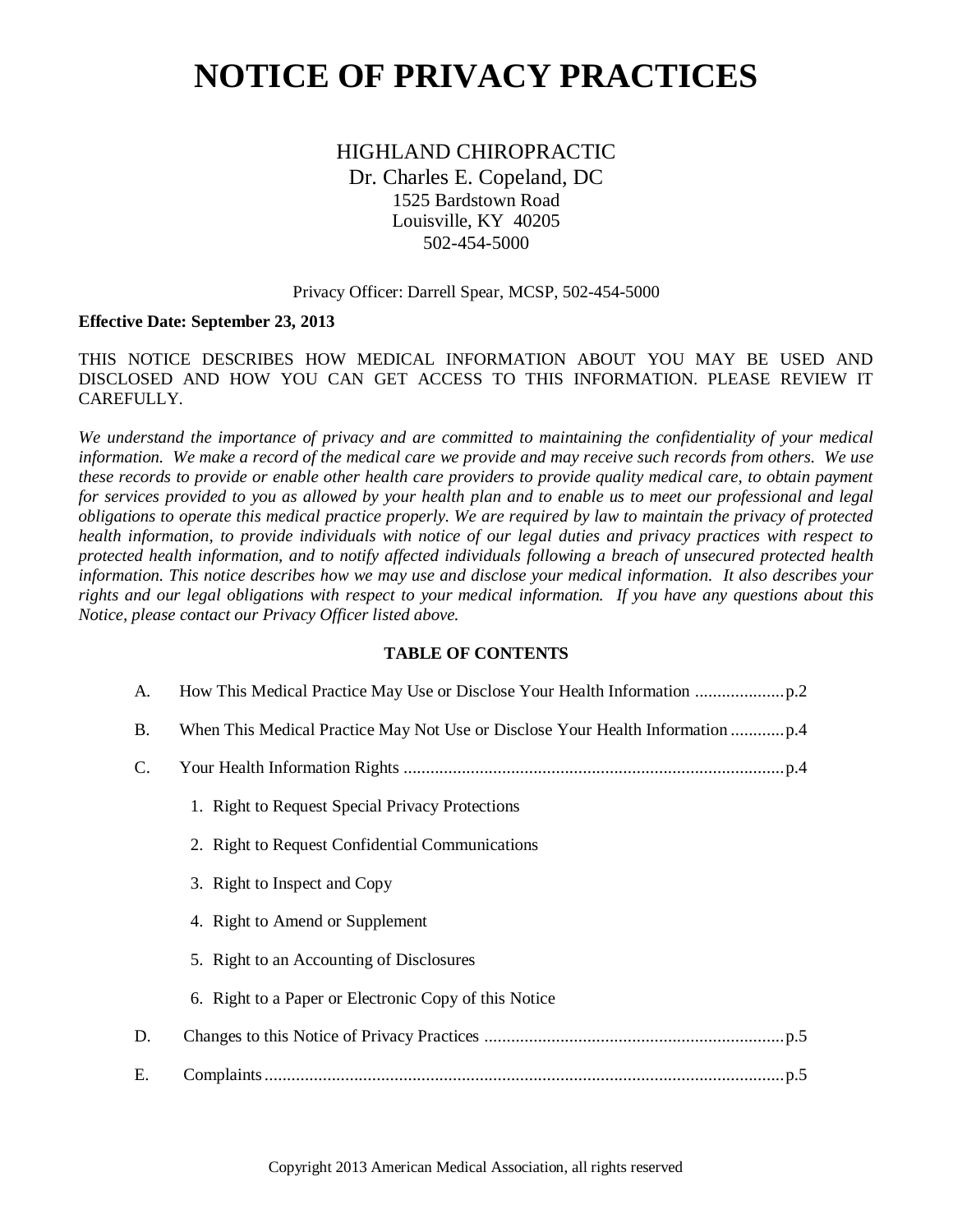## <span id="page-1-0"></span>**A. How This Medical Practice May Use or Disclose Your Health Information**

This medical practice collects health information about you and stores it on a computer and in an electronic health record/personal health record. This is your medical record. The medical record is the property of this medical practice, but the information in the medical record belongs to you. The law permits us to use or disclose your health information for the following purposes:

- 1. Treatment. We use medical information about you to provide your medical care. We disclose medical information to our employees and others who are involved in providing the care you need. For example, we may share your medical information with other physicians or other health care providers who will provide services that we do not provide. Or we may share this information with a pharmacist who needs it to dispense a prescription to you, or a laboratory that performs a test. We may also disclose medical information to members of your family or others who can help you when you are sick or injured, or after you die.
- 2. Payment. We use and disclose medical information about you to obtain payment for the services we provide. For example, we give your health plan the information it requires before it will pay us. We may also disclose information to other health care providers to assist them in obtaining payment for services they have provided to you.
- 3. Health Care Operations. We may use and disclose medical information about you to operate this medical practice. For example, we may use and disclose this information to review and improve the quality of care we provide, or the competence and qualifications of our professional staff. Or we may use and disclose this information to get your health plan to authorize services or referrals. We may also use and disclose this information as necessary for medical reviews, legal services and audits, including fraud and abuse detection and compliance programs and business planning and management. We may also share your medical information with our "business associates," such as our billing service, that perform administrative services for us. We have a written contract with each of these business associates that contains terms requiring them and their subcontractors to protect the confidentiality and security of your protected health information. We may also share your information with other health care providers, health care clearinghouses or health plans that have a relationship with you, when they request this information to help them with their quality assessment and improvement activities, their patient-safety activities, their population-based efforts to improve health or reduce health care costs, their protocol development, case management or care-coordination activities, their review of competence, qualifications and performance of health care professionals, their training programs, their accreditation, certification or licensing activities, or their health care fraud and abuse detection and compliance efforts. We may also share medical information about you with the other health care providers, health care clearinghouses and health plans that participate with us.
- 4. Appointment Reminders. We may use and disclose medical information to contact and remind you about appointments. If you are not home, we may leave this information on your answering machine or in a message left with the person answering the phone.
- 5. Sign In Sheet. We may use and disclose medical information about you by having you sign in when you arrive at our office. We may also call out your name when we are ready to see you.
- 6. Notification and Communication With Family. We may disclose your health information to notify or assist in notifying a family member, your personal representative or another person responsible for your care about your location, your general condition or, unless you had instructed us otherwise, in the event of your death. In the event of a disaster, we may disclose information to a relief organization so that they may coordinate these notification efforts. We may also disclose information to someone who is involved with your care or helps pay for your care. If you are able and available to agree or object, we will give you the opportunity to object prior to making these disclosures, although we may disclose this information in a disaster even over your objection if we believe it is necessary to respond to the emergency circumstances. If you are unable or unavailable to agree or object, our health professionals will use their best judgment in communication with your family and others.
- 7. Marketing. Provided we do not receive any payment for making these communications, we may contact you to give you information about products or services related to your treatment, case management or care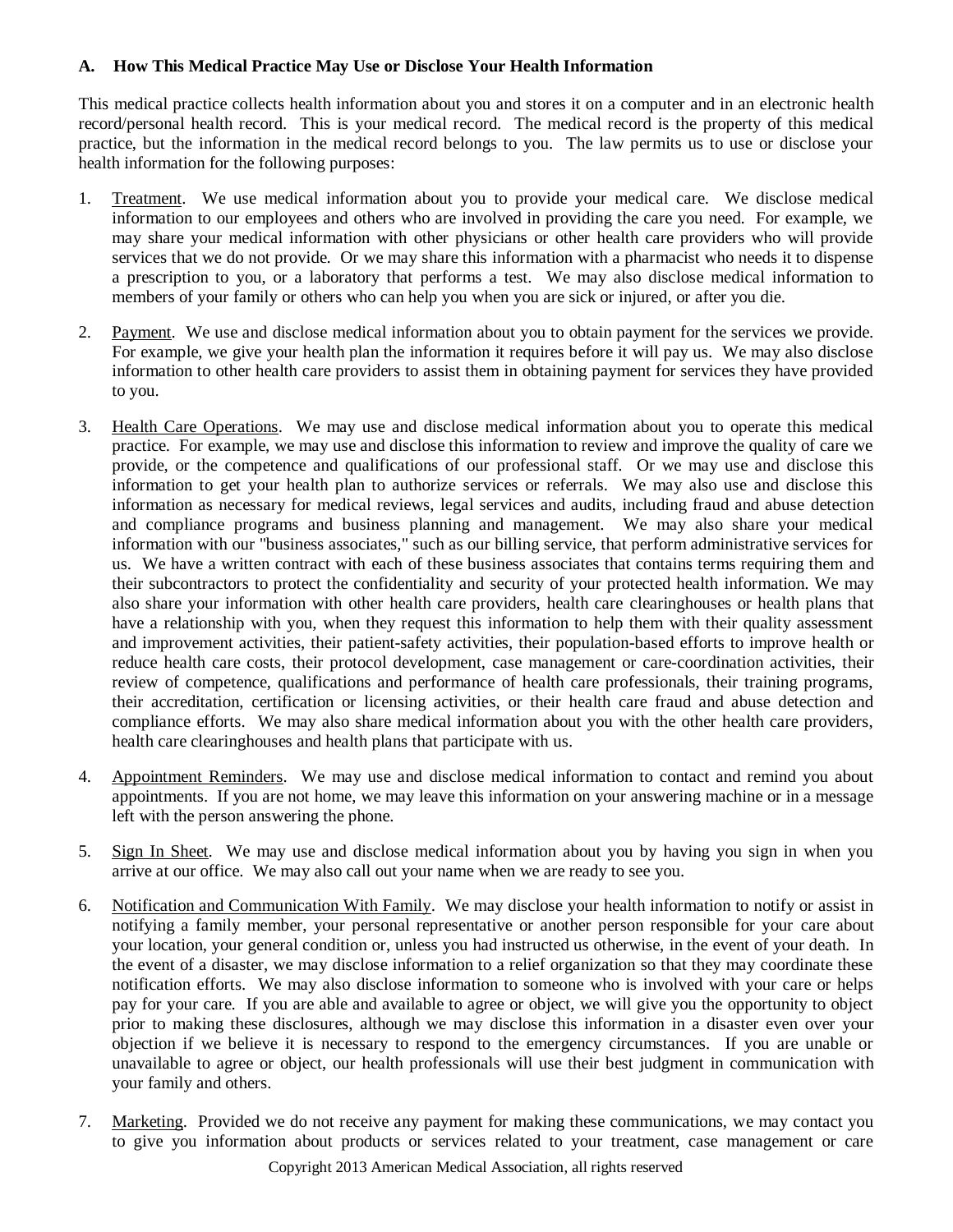coordination, or to direct or recommend other treatments, therapies, health care providers or settings of care that may be of interest to you. We may similarly describe products or services provided by this practice and tell you which health plans this practice participates in. We may also encourage you to maintain a healthy lifestyle and get recommended tests, participate in a disease management program, provide you with small gifts, tell you about government sponsored health programs or encourage you to purchase a product or service when we see you, for which we may be paid. Finally, we may receive compensation which covers our cost of reminding you to take and refill your medication, or otherwise communicate about a drug or biologic that is currently prescribed for you. We will not otherwise use or disclose your medical information for marketing purposes or accept any payment for other marketing communications without your prior written authorization. The authorization will disclose whether we receive any compensation for any marketing activity you authorize, and we will stop any future marketing activity to the extent you revoke that authorization.

- 8. Sale of Health Information. We will not sell your health information without your prior written authorization. The authorization will disclose that we will receive compensation for your health information if you authorize us to sell it, and we will stop any future sales of your information to the extent that you revoke that authorization.
- 9. Required by Law. As required by law, we will use and disclose your health information, but we will limit our use or disclosure to the relevant requirements of the law. When the law requires us to report abuse, neglect or domestic violence, or respond to judicial or administrative proceedings, or to law enforcement officials, we will further comply with the requirement set forth below concerning those activities.
- 10. Public Health. We may, and are sometimes required by law, to disclose your health information to public health authorities for purposes related to: preventing or controlling disease, injury or disability; reporting child, elder or dependent adult abuse or neglect; reporting domestic violence; reporting to the Food and Drug Administration problems with products and reactions to medications; and reporting disease or infection exposure. When we report suspected elder or dependent adult abuse or domestic violence, we will inform you or your personal representative promptly unless in our best professional judgment, we believe the notification would place you at risk of serious harm or would require informing a personal representative we believe is responsible for the abuse or harm.
- 11. Health Oversight Activities. We may, and are sometimes required by law, to disclose your health information to health oversight agencies during the course of audits, investigations, inspections, licensure and other proceedings, subject to the limitations imposed by law.
- 12. Judicial and Administrative Proceedings. We may, and are sometimes required by law, to disclose your health information in the course of any administrative or judicial proceeding to the extent expressly authorized by a court or administrative order. We may also disclose information about you in response to a subpoena, discovery request or other lawful process if reasonable efforts have been made to notify you of the request and you have not objected, or if your objections have been resolved by a court or administrative order.
- 13. Law Enforcement. We may, and are sometimes required by law, to disclose your health information to a law enforcement official for purposes such as identifying or locating a suspect, fugitive, material witness or missing person, complying with a court order, warrant, grand jury subpoena and other law enforcement purposes.
- 14. Coroners. We may, and are often required by law, to disclose your health information to coroners in connection with their investigations of deaths.
- 15. Organ or Tissue Donation. We may disclose your health information to organizations involved in procuring, banking or transplanting organs and tissues.
- 16. Public Safety. We may, and are sometimes required by law, to disclose your health information to appropriate persons in order to prevent or lessen a serious and imminent threat to the health or safety of a particular person or the general public.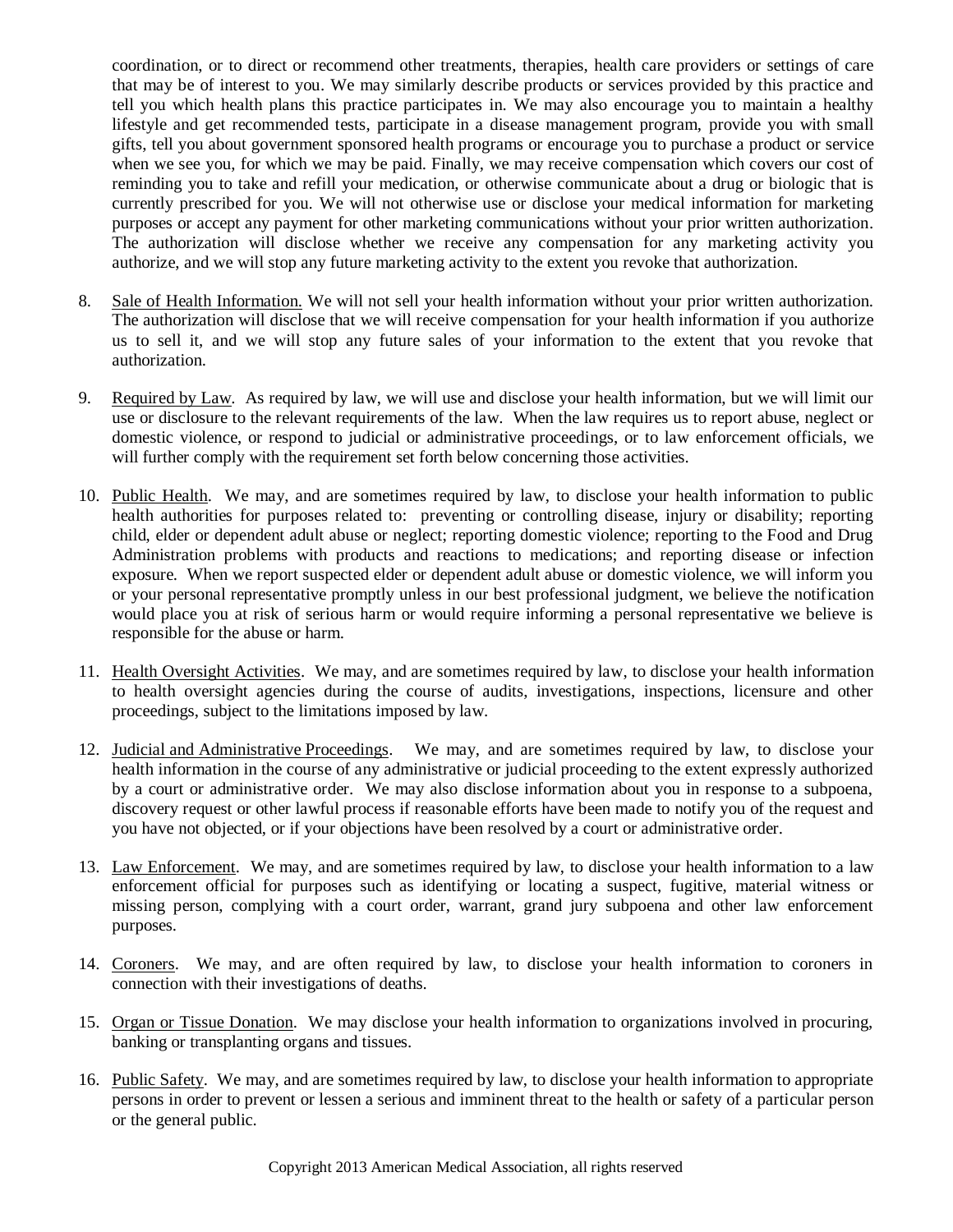- 17. Proof of Immunization. We will disclose proof of immunization to a school that is required to have it before admitting a student where you have agreed to the disclosure on behalf of yourself or your dependent.
- 18. Specialized Government Functions. We may disclose your health information for military or national security purposes or to correctional institutions or law enforcement officers that have you in their lawful custody.
- 19. Workers' Compensation. We may disclose your health information as necessary to comply with workers' compensation laws. For example, to the extent your care is covered by workers' compensation, we will make periodic reports to your employer about your condition. We are also required by law to report cases of occupational injury or occupational illness to the employer or workers' compensation insurer.
- 20. Change of Ownership. In the event that this medical practice is sold or merged with another organization, your health information/record will become the property of the new owner, although you will maintain the right to request that copies of your health information be transferred to another physician or medical group.
- 21. Breach Notification. In the case of a breach of unsecured protected health information, we will notify you as required by law. If you have provided us with a current e-mail address, we may use e-mail to communicate information related to the breach. In some circumstances our business associate may provide the notification. We may also provide notification by other methods as appropriate.

### <span id="page-3-0"></span>**B. When This Medical Practice May Not Use or Disclose Your Health Information**

Except as described in this Notice of Privacy Practices, this medical practice will, consistent with its legal obligations, not use or disclose health information which identifies you without your written authorization. If you do authorize this medical practice to use or disclose your health information for another purpose, you may revoke your authorization in writing at any time.

### <span id="page-3-1"></span>**C. Your Health Information Rights**

- 1. Right to Request Special Privacy Protections. You have the right to request restrictions on certain uses and disclosures of your health information by a written request specifying what information you want to limit, and what limitations on our use or disclosure of that information you wish to have imposed. If you tell us not to disclose information to your commercial health plan concerning health care items or services for which you paid for in full out-of-pocket, we will abide by your request, unless we must disclose the information for treatment or legal reasons. We reserve the right to accept or reject any other request, and will notify you of our decision.
- 2. Right to Request Confidential Communications. You have the right to request that you receive your health information in a specific way or at a specific location. For example, you may ask that we send information to a particular e-mail account or to your work address. We will comply with all reasonable requests submitted in writing which specify how or where you wish to receive these communications.
- 3. Right to Inspect and Copy. You have the right to inspect and copy your health information, with limited exceptions. To access your medical information, you must submit a written request detailing what information you want access to, whether you want to inspect it or get a copy of it, and if you want a copy, your preferred form and format. We will provide copies in your requested form and format if it is readily producible, or we will provide you with an alternative format you find acceptable, or if we can't agree and we maintain the record in an electronic format, your choice of a readable electronic or hardcopy format. We will also send a copy to any other person you designate in writing. We will charge a reasonable fee which covers our costs for labor, supplies, postage, and if requested and agreed to in advance, the cost of preparing an explanation or summary. We may deny your request under limited circumstances. If we deny your request to access your child's records or the records of an incapacitated adult you are representing because we believe allowing access would be reasonably likely to cause substantial harm to the patient, you will have a right to appeal our decision. If we deny your request to access your psychotherapy notes, you will have the right to have them transferred to another mental health professional.